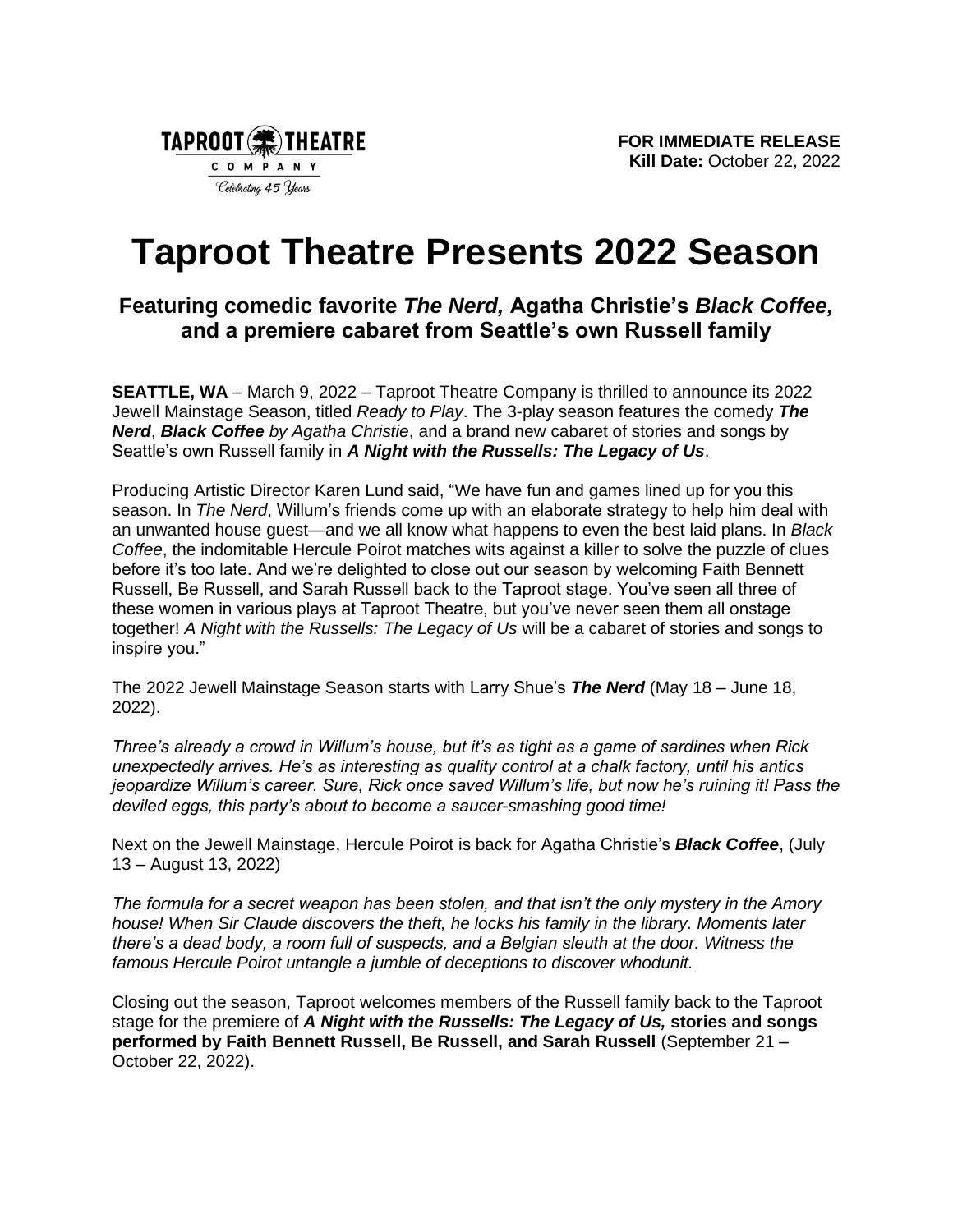*An evening of laughter, love, and unrelenting joy! Seattle's own Sarah, Be, and Faith Bennett Russell carry on their family's legacy as storytellers, while celebrating their individual journeys as Black female artists. From their roots in Jamaica to their home in Seattle, this cabaret is filled with songs both new and old. Bring your tissues and party-poppers and prepare to leave with a song in your heart.*

## **2022 Jewell Mainstage Season Fact Sheet**

**WHAT:** Taproot Theatre Company announces its 2022 Jewell Mainstage Season.

*The Nerd* By Larry Shue Directed by May 18 – June 18, 2022

### *Black Coffee*

By Agatha Christie Directed by July 13 – August 13, 2022

#### *A Night with the Russells: The Legacy of Us*

Stories and songs performed by Faith Bennett Russell, Be Russell, and Sarah Russell Directed by September 21 – October 22, 2022

**WHEN:** Taproot's 2022 Jewell Mainstage Season runs May through October, 2022. Performances are Wednesday/Thursday at 7:30 PM, Friday/Saturday at 8:00 PM and Saturday matinees at 2:00 PM. Select Midweek Matinee dates are available for each production.

**WHERE:** Taproot Theatre Company's Jewell Mainstage Theatre, 204 N 85<sup>th</sup> St, Seattle, WA 98103

**SUBSCRIPTIONS:** 2020 Subscribers may renew their current subscription until March 25, 2022. New subscriptions for the 2022 Jewell Mainstage Season start at \$60 and go on sale April 19, 2022. Subscriptions may be purchased online at taproottheatre.org/subscribe, by mail or by dropping off a subscription form at the Taproot Theatre Box Office at 204 N 85<sup>th</sup> St. No discounts are available on subscriptions.

**SINGLE TICKETS:** Single tickets go on sale for *The Nerd* on April 20, 2022. On sale dates for *Black Coffee* begin May 17, and *A Night with the Russells: The Legacy of Us* will be available beginning July 19. Single tickets range from \$20 to \$50. Discounts on single tickets are available for students, seniors, active military, 25 & Under, TeenTix and for groups of 8 or more.

**SEASON GRAPHICS: <http://taproottheatre.org/for-the-press/> > Jewell Mainstage Season >** 2022 Season. *This link is not to be published.*

**PR:** Daytona Danielsen, Communications Manager, 206.529.3666, [DaytonaD@taproottheatre.org](mailto:DaytonaD@taproottheatre.org)